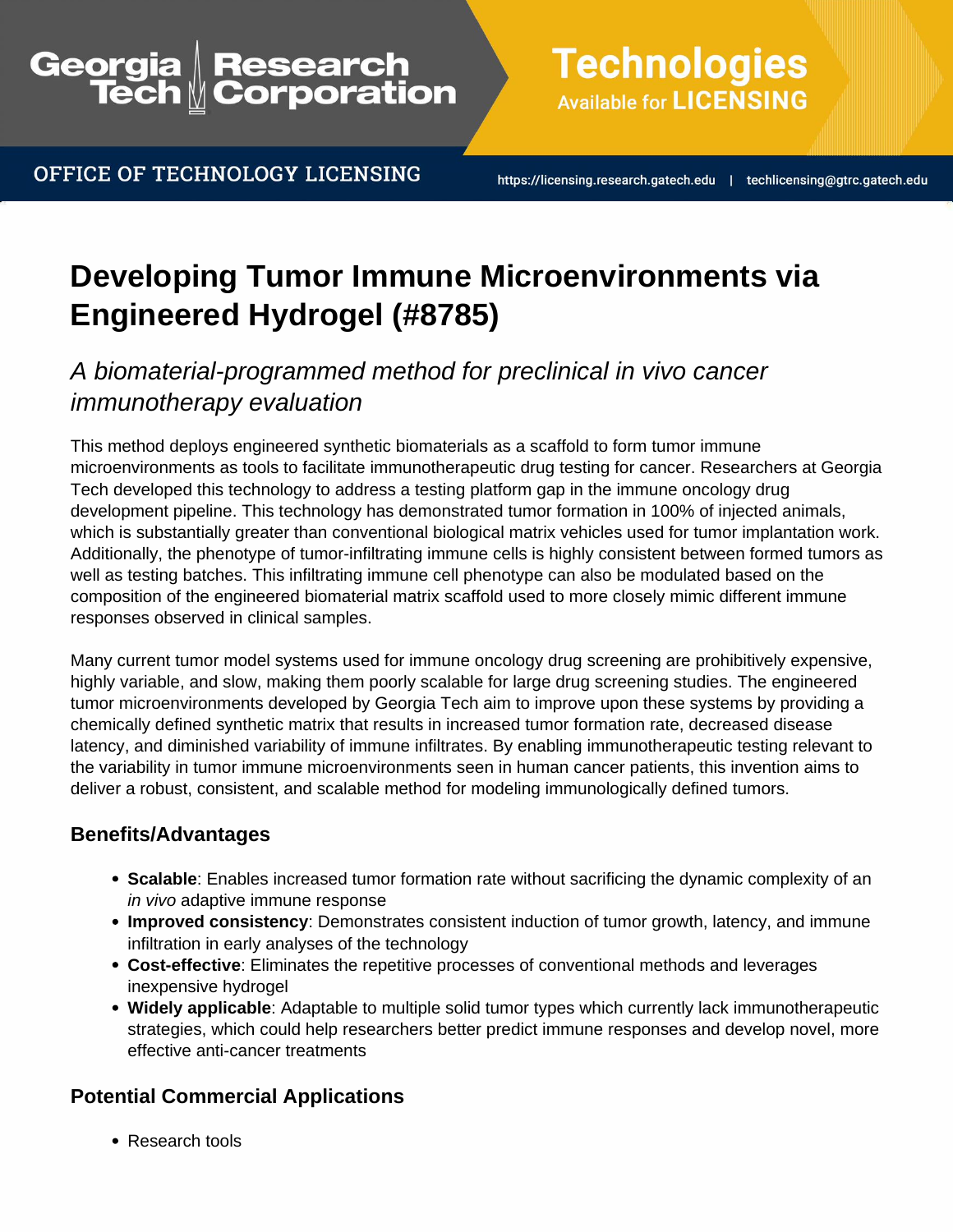- Pharmaceutical drug development
- Immunotherapies for cancer treatment
- Diagnostics

#### **Background/Context for This Invention**

Immunotherapy has emerged as one of the most powerful anti-cancer therapy classes but is limited by existing preclinical models. The influence of differing immune microenvironments within tumors observed in clinical disease and associated with immunotherapeutic resistance cannot be manipulated to facilitate drug testing workflows without laborious, expensive approaches that yield inconsistent results. Due to their reliance on the coordinated effects of multiple arms of the immune system, immunotherapies are tested primarily using preclinical animal models.

While immunotherapies are one of the most promising cancer treatment tools, response rates in the clinic are disappointingly low. These poor outcomes reflect an unmet need in understanding the differences in patient responses and a demand for tools to develop new and better immunotherapeutic strategies for patients who are less likely to respond to immunotherapies.

**Dr. Susan N. Thomas** Associate Professor - Georgia Tech Thomas Lab

**Edward Botchwey** Associate Professor - Georgia Tech School of Biomedical Engineering

**Dr. Andrés J. García** Executive Director - Georgia Tech, Parker H. Petit Institute for Bioengineering and Bioscience

**Dr. Meghan O'Melia** Former Graduate Research Assistant - Georgia Institute of Technology

#### **More Information**

**U.S. Number:** 63/237,284

#### **Publications**

 [Synthetic Matrix Scaffolds Engineer the In Vivo Tumor Immune Microenvironment for Immunotherapy](https://onlinelibrary.wiley.com/doi/10.1002/adma.202108084) [Screening](https://onlinelibrary.wiley.com/doi/10.1002/adma.202108084), Wiley Online Library, January 6, 2022

 [Scaffolding Tumor Formation Sets the Stage for Better Immunotherapies](https://research.gatech.edu/scaffolding-tumor-formation-sets-stage-better-immunotherapies), Georgia Tech Research, March 1, 2022